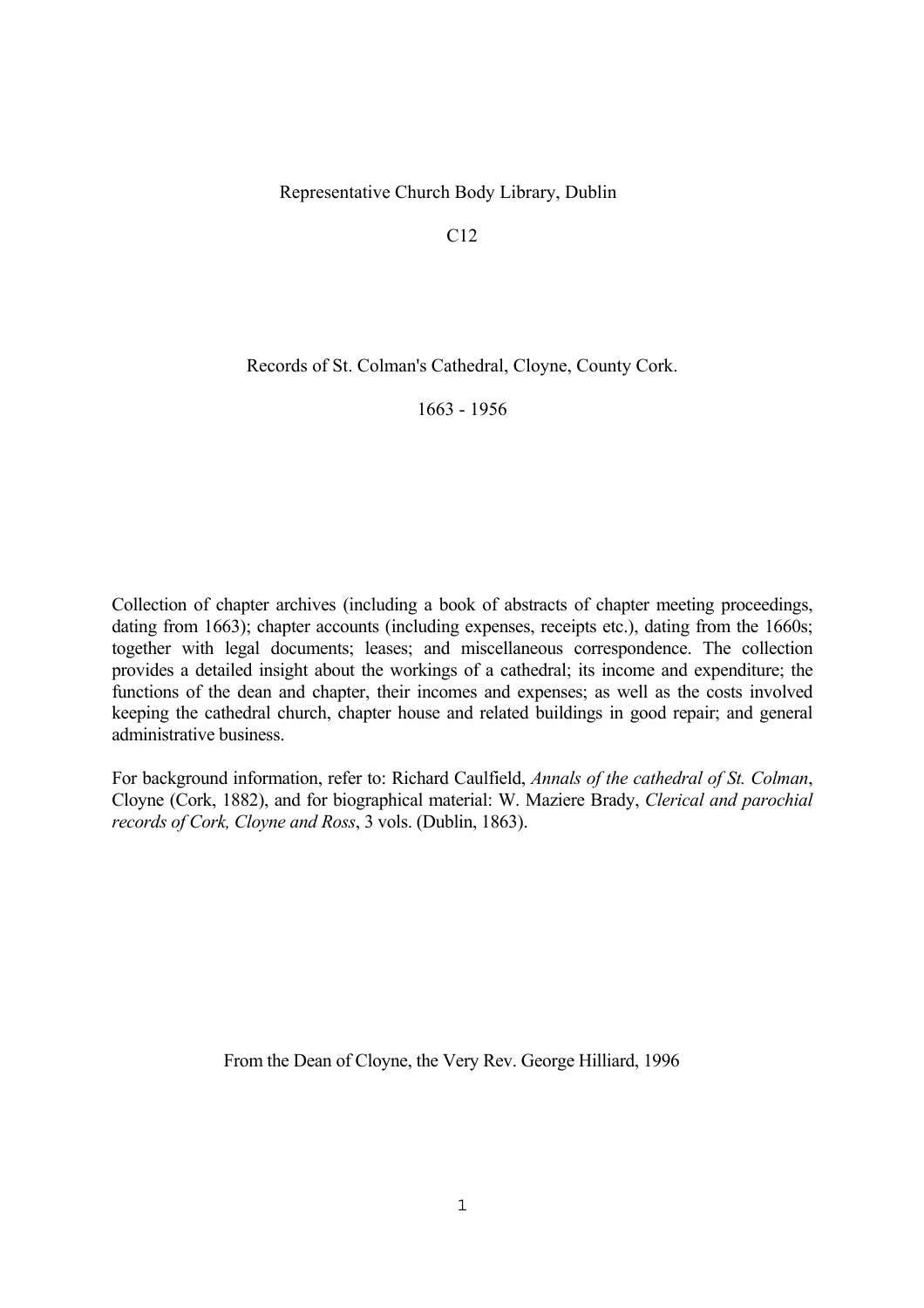- 1. Accounts and Financial Papers, including trusts and bequests left to the dean and chapter.
- 1. Loose chapter accounts for the period 1660-1678 inclusive, [except for the years 1664 and 1665 which are missing]. Each annual account entitled is: 'An account for ye chapter of Cloyne'.

These annual accounts are in the form of balance sheets; each is signed by the oeconomist to the dean and chapter, and ratified by the chapter clerk. They list money received from rent of tithes belonging to the parish of Cloyne on one side, with various disbursements (mostly for repairs to the cathedral, chapter house, and on the wages of cathedral employees and workers), listed on the other.

The oeconomists during this period were as follows:

Henry Rugge 1660-67; John Mascall 1669-1674; John Rugge, 1675-. The clerks to the dean and chapter were Thomas Franklande 1660- c. 1663 and John Mascall c. 1668-1674.

[13 items].

2. Rev. Robert Carleton's account,[oeconomus from 1715, who later became Dean of Cork in 1721], for the period 25 March 1716-25 March 1717, and 25 March 1717-25 March 1718.

Divided into receipts (including receipts from the parish of Cloyne), and a detailed list of disbursements. Later ratified by Thomas Squire [Precantor in the cathedral, see Brady, ii, 150], and Walter Atkin, 1 Dec. 1721, with a further note that they were again exhibited and examined on 17 May 1722.

- 3. Similar account signed by Mr Lukey [Rev John Lukey, prebend of Kilmaclenin, who took the chapter oath and was chosen oeconomus in Nov. 1718 (Brady, ii, 186)].
- 4. Account of half year's rent due to the dean and chapter of Cloyne cathedral, 25 March 1721, and what rent had been received by Thomas Squire, oeconomus, by Sept. 1721. Signed by William Vayle, notary public.
- 5. Account of half year's rent due Sept. 1722, signed by William Vayle and Thomas Squire.
- 6. Rev. Mr Ryder;s account for the year 1727-1728, signed by Mr Ryder, 25 March 1727, with additional information about arrears and rent for the year 1729.

[Rev. Thomas Ryder was elected oeconomus, 13 Nov. 1724, and was later fined 20s for non-attendance at chapter meetings in 1746 (Brady, ii, 68)].

[Very fragile, torn in places].

7. Rev. Mr Cooper's account of the economy of Cloyne, 1731-1733.

[Cooper was appointed a vicar choral from 1704, took the chapter oath in 1725, and was elected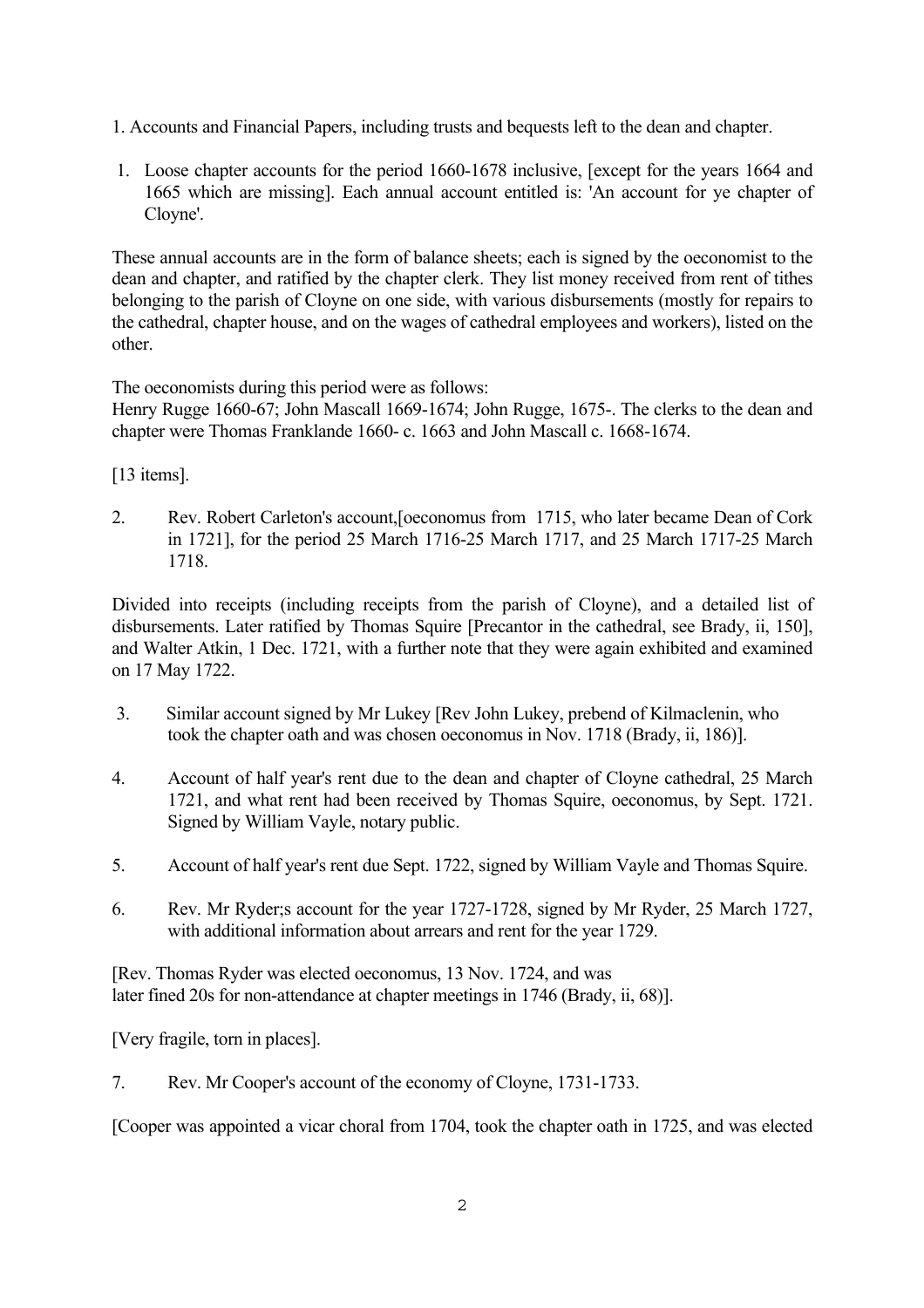oeconomus, 1730, see Brady, ii, 172].

8. Rev. Mr Cooper's account as oeconomist, c. 1733.

[Fragile, page is torn. Lists disbursements only].

9. Account of crops (barely, oats, wheat and peas) and tithes sold by various tenants of the dean and chapter, 1742.

[The latest date on this document is 7 Aug. 1742].

10. Chapter account book, 1743-1798: hard cover volume, containing the accounts of several oeconomists to the dean and chapter of Cloyne, itemising debts and credit, including a rental for the tithes and lands belonging to dean and chapter. March 1743-Sept. 1798.

[A succession of oeconomists are covered by this volume beginning with the Rev. Dr. Robert Berkeley (younger brother of Bishop Berkeley), oeconomus 1742- 1763; and terminating with Rev James Hingston, who took the chapter oath in 1779, and became oeconomus in 1791. Others include: Rev. Edward Kippax; Rev. Joseph Stopford; Rev. James Mockler; Rev. William Berkeley (son of Robert Berkeley), treasurer of Cloyne; and the Rev. John Lawless].

An inscription on the last page reads: 'This book was lent to me by the Very Rev. James Howie, Dean of the cathedral church of St. Colman, Cloyne, 27 Dec. 1875, and I finished my abstracts thereupon on 31 Dec. 1875', signed Richard Caulfield LLD FSA, Royal Institution Cork with a Greek [?] inscription below.

[Binding is broken]

11. Bundle of receipts, including a receipt issued by the office of the late Bishop of Cloyne [Charles Crow], to the dean and chapter of Cloyne, for houses held by the chapter, and for one year's proxies, signed Henricus Huttson [clerk?], 1726; together with various other receipts for goods supplied, salaries or pensions paid, and loans or debts covered, 1731-1733, paid out by the oeconomus to the dean and chapter [Mr Thomas Cooper],by the hand of Mr James Hanning [notary public].

Names mentioned as recipients of money from the dean and chapter, mostly salaries as follows: Ann Bolton, Thomas Burn, George Chinnery, James Coles, Stephen Cotts, James Dolen, Jane Dub...[?], Joesph Franklin, Patrick Galwey, James Hanning, Thomas Holmes, Thomas Kearney, Walter Lavit, John Mansfield, Mrs Alyce Pritchard at Coppinger's House [?] (relating to debt of Mrs Ferry), James Sommerville, William Vayle, Abraham Wright. 1726-1733.

[33 items].

12. Account of the dean and chapter of Cloyne cathedral, 1869-1878, compiled by Rev. William Rogers, oeconomus.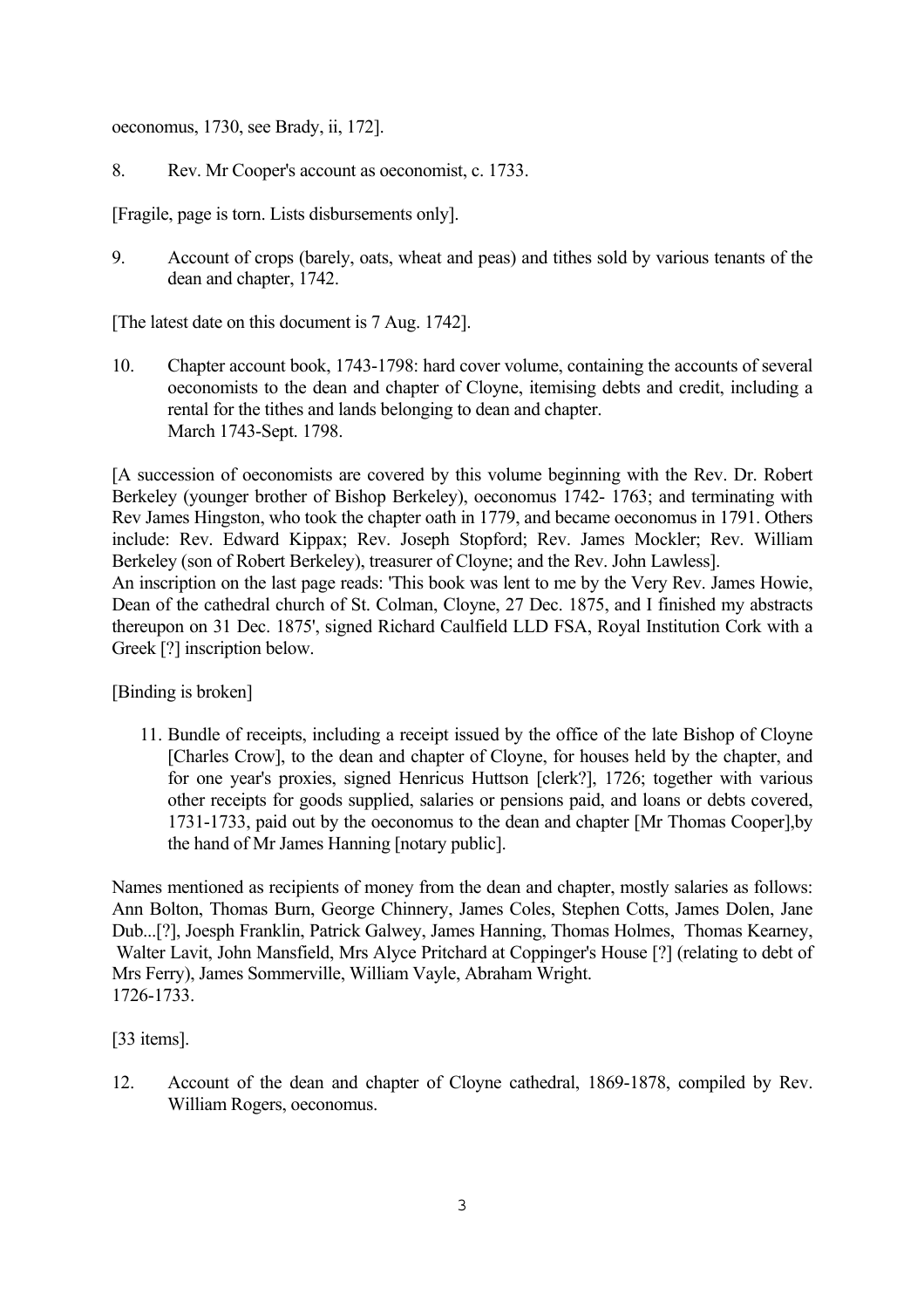This document is in the form of a balance sheet, outlining income derived from rent charges and arrears of rent on one side, with expenditure divided into the following main sections: 'salaries', 'cathedral expenses', and 'incidental expenses', on the other.

13. Bundle of cheque stubs and receipts, mostly for payments made by Rev. H.J. Fleming, Dean of Cloyne, including receipts issued on behalf of the Cloyne Glebe Fund, 1879- 1895; together with stub of a cheque book belonging to the cathedral Select Vestry's bank account in the Bank of Ireland, Midleton, 1 Jan. 1906-30 Sept, 1907.

[29 items].

14. Small bundle of letters, mostly from solicitors or the Finance Dept. of the RCB, concerning the legacy of £100 bequeathed to the dean and chapter of Cloyne, by Sir Warren Roland Crooke-Lawless. 23 June - 7 Nov. 1932.

[The interest derived from this legacy was ordered to be used for the maintenance of the Lawless family grave and tablets in the cathedral church, while the balance could be used as the dean and chapter saw fit].

15. Small bundle of papers relating to the Harrison Trust, including extracts from the chapter books relating to the trust, to which the dean and chapter were appointed new trustees in Jan. 1887. 4 Nov. 1932 - 6 Jan. 1933.

This trust was bequeathed by the Rev. Henry Harrison, vicar of Castelyons, who died in 1745 [see Brady, ii, 95-96], for assisting the Protestant poor of that parish. In the late 1880s, it appears that the dean and chapter were to administer the fund, on receipt of a list from the rector of Castlelyons. Some of the letters in this bundle reveal information about the poor who received support during the 1930s. [8 items]

- 2. Chapter Books and other Administrative Papers concerning the Dean and Chapter
- 1. Book of abstracts from early chapter books of the dean and chapter of St. Colman referred to as volumes 1 and 2 [no longer extant], outlining orders, resolutions, and other items of business of the chapter. 14 July 1663 - 26 July 1787.

Most of the contents of this book were compiled c.1773, (see pp 1-138), and added to in a different hand between 1774 - 1787 (see pp 138 - 164). There is an index at the back, to subjects and place-names, for the original main body of text (pp 1-138); and on the fly-leaf page is a sketch of the stalls in the cathedral, showing the location of seats belonging to dignitaries and prebendaries. The number 8 is marked on the front cover of the volume - indicating its original position in the sequence of diocesan records.

The book opens with the list of chapter members recorded at the chapter meeting held on 14 July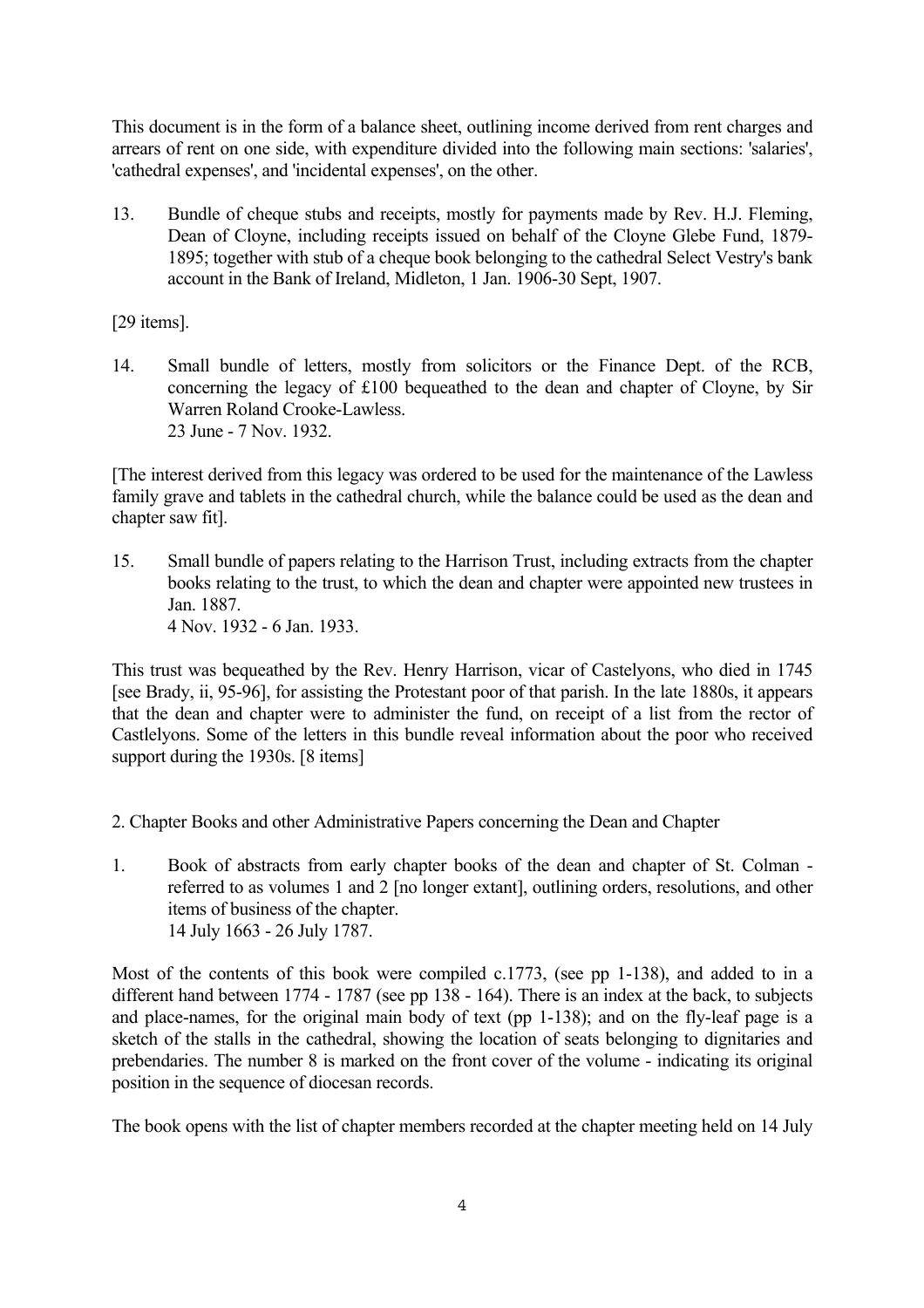1663, under Henry Rugge, dean, and continues to reveal a wealth of information about the business of this cathedral chapter, until the late eighteenth century.

Orders and rules made at these meetings could be strict - if a vicar or prebendary was ordered to preach for example (according to a list posted on the chapter door), and failed to turn up at the service, he would forfeit 20 shillings, unless he had agreed in advance with an orthodox minister of the diocese to perform the duty on his behalf. Fines were also imposed for failing to wear a surplice, tippet and hood when preaching. Failure to attend a chapter meeting or visitation also resulted in a heavy fine (p6). However, church officers were well looked after - the verger as ordered to receive a new gown every three years (p9).

The contents of the book also reveal that the administration of the chapter was closely bound up with the day to day management of the diocese of Cloyne as a whole. On the death of a bishop, for example, the dean and chapter would appoint guardians of the spiritualities. Thus, in 1753, Rev. Robert Berkeley DD was elected treasurer of the cathedral and vicar general of the diocese on the death of his father, George Berkeley, Bishop of Cloyne (pp111-112).

Lands in other parts of the diocese were also administered by the dean and chapter of the cathedral at Cloyne. A house in Youghal (p2), a house and land in the town of Cloyne (p3), and the mill of Cloyne (p14), were leased by the dean and chapter from the diocesan see. Two documents of particular relevance to the chapter's property contained within the abstract book are: 1) An extensive 'terrier of tithes and lands belonging to Cloyne', compiled by John Rugge, oeconomist, 12 July 1700 (pp37-45); and 2) A 'rentroll of land belonging to the chapter of Cloyne and yearly expenses of the dean and chapter, 1766' (pp130-131).

2. Chapter book of the dean and chapter of St. Colman's, containing the minutes of chapter meetings held in the chapter house of the cathedral church. 1795-1881 [with odd entries for the years 1882-1897].

Although the outside cover of this volume states that it covers the years 1795-1904, the latest year it covers is in fact 1897. There is, however, a complete run of minutes between 1795 and 1881 followed by odd minutes up to the year 1897.

Meetings were usually held twice a year, occasionally three times. The members of each chapter (dean, precantor, chancellor, treasurer, archdeacon and several prebendaries) are listed at the beginning of each minute, after which the principal heads of business are described. Often, the accounts of the chapter oeconomy were read and passed first, followed by various orders and resolutions, many relating to the lands in the control of the chapter.

These lands included an assortment of glebes and other properties located throughout the wider environs of the diocese of Cloyne, together with the chapter farm, chapter house and related buildings in the cathedral yard.

Regular business attended to included filling vacancies, looking after the needs of the organist and choir members, administering who should sit in the seats of the cathedral, and overseeing the erection of any tablets or monuments within the building.

The chapter meeting held on 7 March 1878, marked a significant change in the administration of the cathedral following disestablishment of the Church of Ireland. It was resolved that the chapter should meet to form a cathedral select vestry. Thereafter, at each meeting the chapter adjourned to form a select vestry. A rector was also appointed to the parish of Cloyne, and a building committee formed to build a glebe house for the incumbent of the union of Cloyne with the parishes of Kilmahon and Ballycotton.

A number of odd references at the end of the volume refer to routine appointments made by the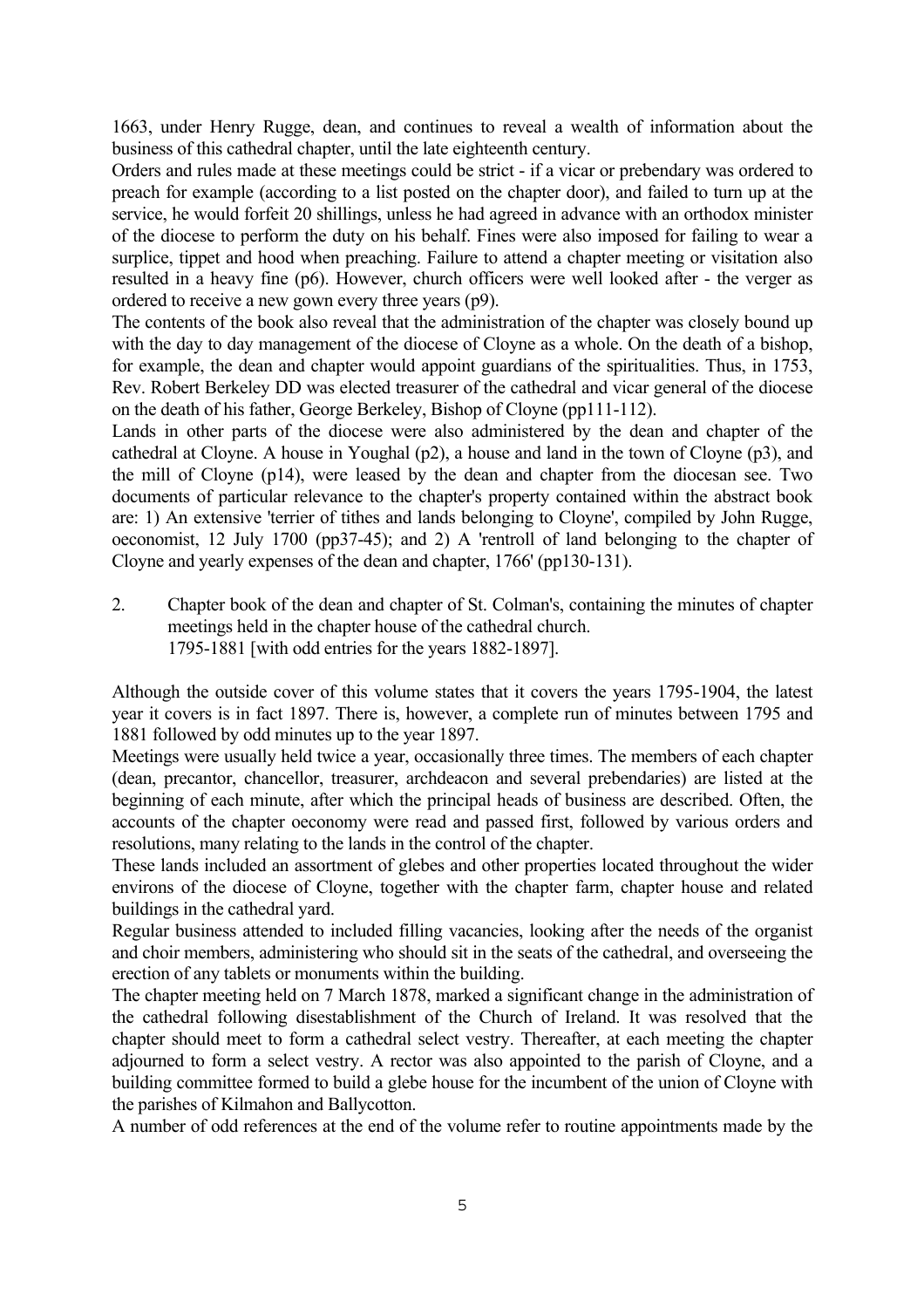chapter. These include notes about the Harrison bequest to the cathedral (see also /1/15 above), and loose agreements appointing lay officers of the cathedral, including John Daly as organist in March 1874 (his contract was later terminated in Nov. 1882), and Richard Bourke, as caretaker c. 1874; as well as an agreement with John Sullivan, to slate a house in the cathedral yard, 1874.

[Leather bound volume. Very fragile binding. Some pages are badly water damaged]

3. Chapter book of miscellaneous business, mostly devoted to the restoration of Cloyne cathedral, which began on 21 Oct. 1891, and was completed by 17 Dec. 1894. Also includes minutes of chapter meetings for odd dates between 21 Dec. 1882 and 2 Dec. 1889, and again between 24 Oct. 1916 and 6 Dec. 1832; and meeting minutes of the select vestry of the parish of Cloyne for May, Aug. and Nov. 1907.

Entries concerning the restoration include minutes of meetings between the parishioners of Cloyne with the dean of the cathedral [Horace J. Fleming] and the chapter; minutes of the restoration working committee, and several balance sheets itemising receipts and expenditure from the restoration fund.

All of the entries of chapter meetings between 21 Dec. 1882 and 2 Dec. 1889 have been cancelled out, for some unknown reason - they do not appear elsewhere. In addition, there are chapter minutes for the following dates: 24 Oct. 1916; 30 Sept. 1919; 23 Jan. 1923; 15 Sept. 1926; 1 Dec. 1931; 4 Feb. 1932; 8 Nov. 1932 and 6 Dec. 1932, (a note informs us that the regular book covering these dates had been mislaid).

The select vestry minutes are for the year 1907 only, but include a list of select vestry members and of parochial nominators for 1907-08, together with details of special offertories and collections, Easter 1907-Easter 1908.

There are also some more details about the Harrison bequest on the flyleaf cover, together with a note that the volume was rebound by W.J. Wilson, Dean of Cloyne, Jan. 1932.

4. Duplicates or rough minutes of chapter meetings for the following dates: 6 June 1862; 19 June 1863; 8 July 1864; 19 July 1865; 20 July 1866; 19 July 1867; 22 Nov. 1867; 24 July 1868; 9 July 1869; 10 Sept. 1869; 9 Sept. 1870; 23 Dec. 1870 [Fragile] and a second copy of same with very rough minutes for 28 Dec. 1870; also, and undated list of chapter members, under Very Rev. James Howie, Dean.

[14 items].

Note on the back of one rough minute states that they were later entered in the chapter book.

5. Citations from the Very Rev. James Howie, Dean of St. Colman's cathedral, summoning members of the cathedral chapter to convene a meeting of the chapter. Various dates between 27 May 1863 and 1 July 1870.

Signed by Rev. William Rogers, registrar and chapter clerk. All are original citations, stamped with the chapter seal. (For further information about the chapter seals, see Caulfield, Annals, p. 46.)

[11 items].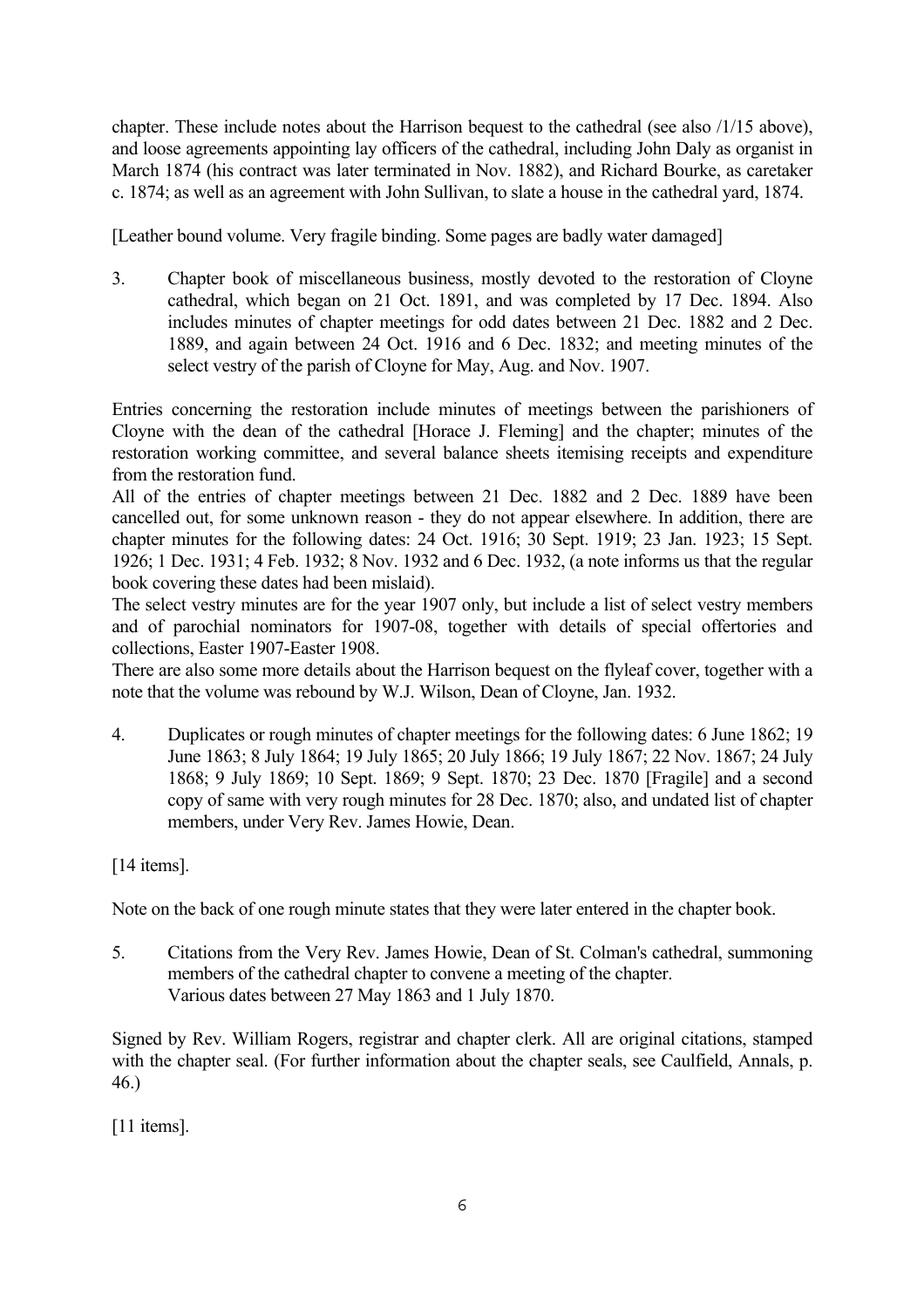- 3. Legal Documents, including leases, concerning property belonging to the Dean and Chapter
- 1. Copy of indenture for lease of the grist mill Cloyne, made 1 May 166[6]. Between 1) Elizabeth Synge, of Cloyne, widow, and Henry Rugge, Dean of Cloyne on her behalf, and 2) Thomas Knowles, Cloyne, wherein 1) will lease the grist mill of Cloyne, with cabins, gardens and lands, now in possession of Connor [?] McCarty, miller, to 2), for a term of 70 years, in return for yearly rent of £20 stg. paid unto 1) quarterly by 2), who will also do suit in the Lord Bishop of Cloyne's courts leet and baron.

The copy was made 17 July 1668.

[Fragile. Already in two pieces, and hard to read].

2. Copy of bond between:

1) Benjamin Lukey, vicar of the parish of Carrigtohill [1676-1698] in the diocese of Cloyne; William Wakeham Esq. and William Devereux, churchwardens of the said church, and, 2) James Cotter of Ballinsperry, in the same parish, knight, dated 16 July 1695 and confirmed by the dean and chapter of Cloyne, September 1703.

Wherein 1), with the consent of the dean and chapter of St. Colman's cathedral, Cloyne, have granted to 2) one vault tomb or sepulchre in the body of the church, in the north west end, 16 feet x 13 feet, to hold for ever, on the site where 2) some years past had erected a monument on the north wall paying 1) the rent of 6 shillings, 8 pence, whenever 2) or his heirs and assigns had occasion to open the burying place, in consideration for breaking church ground.

Signed by William Vayle, notary public; registrar decani et capltuli, for the dean and chapter of the cathedral church at Cloyne, in 1703.

3A & 3B.Two leases for the plot of ground in the town of Cloyne called the 'dean's garden', bounded on the west side by Church Street, on the north side by a house and garden (formerly in the tenancy of Rev. George Cotter, but now the residentiary preacher's house and garden), and on the south side with the road leading to the commons. The said plot is glebe belonging to the deanery of Cloyne.

 The leases are both on terms of 40 years, for the annual rent of 40s, and are dated as follows: 29 Sept. 1786, between 1) Rev. and Honourable John Hewitt, dean of St. Colman's Cloyne [1779-1804] (Brady, ii, 205, informs us that Hewitt had 'great difficulty renewing leases on account of his absence') and 2) James Hanning of Cloyne, gentleman [notary public for the diocese?], witnessed by Abraham Forster and William Power; and, 24 Sept. 1817, between 1) Rev. Alexander Arbuthnot, dean of the cathedral church [1816-1823], and 2) the same James Hanning, of Kilcrone.

[The second lease, /3B, is very fragile indeed].

4. Copy of mandate from John [Gregg], Bishop of Cork, Cloyne and Ross [1862-1878], to the dean and chapter of Cloyne, summoning them to choose a proctor to appear at the synod or provincial council to be held in St. Patrick's cathedral, Dublin, on 14 Sept.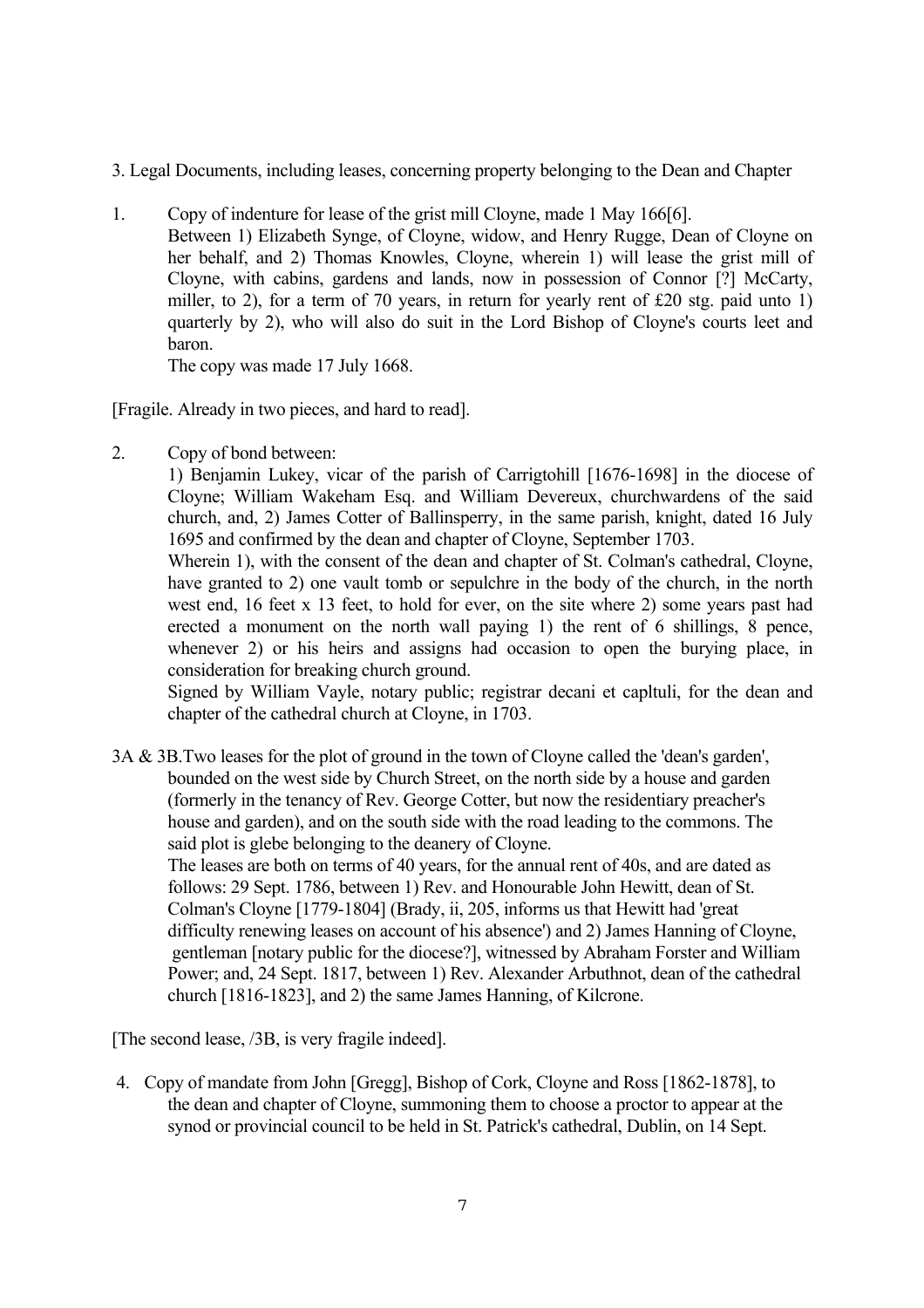1869.

 Dated 25 Aug. 1869. The mandate is discussed at the chapter meeting held on 10 Sept. 1869, (see Chapter Book, 1795-1897, /2/2, above).

[Very fragile, writing is faded].

5. Lease with solicitor's note attached for the parochial school house for Cloyne, 7 Dec. 1887, between:

1) The Representative Church Body,

2) Very Rev. Horace Fleming, dean and rector of the parish of Cloyne,

3) Henry Davis Smyth, Cloyne, William Pole of Glengar, Castlemartyr and Richard Creed of Cloyne.

Whereas there is a great need for a parochial school house in the said parish of Cloyne, the select vestry of the said parish have elected a committee to erect a suitable school house, of which 3) are trustees. 1) demises (without warranty of title), to 3) the parcel of ground containing 69 perches, being part of the field attached to the alms house of Cloyne, near the town of Cloyne, in the barony of Imokilly, for the term of 99 years, paying the yearly sum of 10s, over and above all taxes. 3) to hold in trust for on behalf of the parish for the purpose of a parochial school and lecture room. Signed and sealed by all parties, with note attached.

[For further documentation about the school in Cloyne, refer to the diocesan archives, D. 16/13, concerning Bishop Crow's school].

- 4. Miscellaneous material relating to the Cathedral
- 1. Schedule of parish records belonging to Cloyne parish, 26 Feb. 1881.

The schedule lists registers of baptisms, marriages and burials, and also contains some notes about the contents of other cathedral records, including account books and vestry books. The document makes sad reading when compared with the scant parochial documentation that has actually survived for the parish of Cloyne: many registers were lost in the bombing of the Four Courts in 1922 (see Parish register list P290).

[1 item].

2. Inventory of church plate and parochial documents in the cathedral church, Cloyne, received from the Very Rev. H. Fleming, the late dean, by W. J. Wilson, the new dean of Cloyne, 2 Aug. 1918.

[1 item].

3. Letter from W.H. Hill and Son, Architects and Civil Engineers, 28 South Mall, Cork, to Very Rev. W.J. Wilson, dean of Cloyne, concerning repairs that are required for the east window of the cathedral, 14 Oct. 1925.